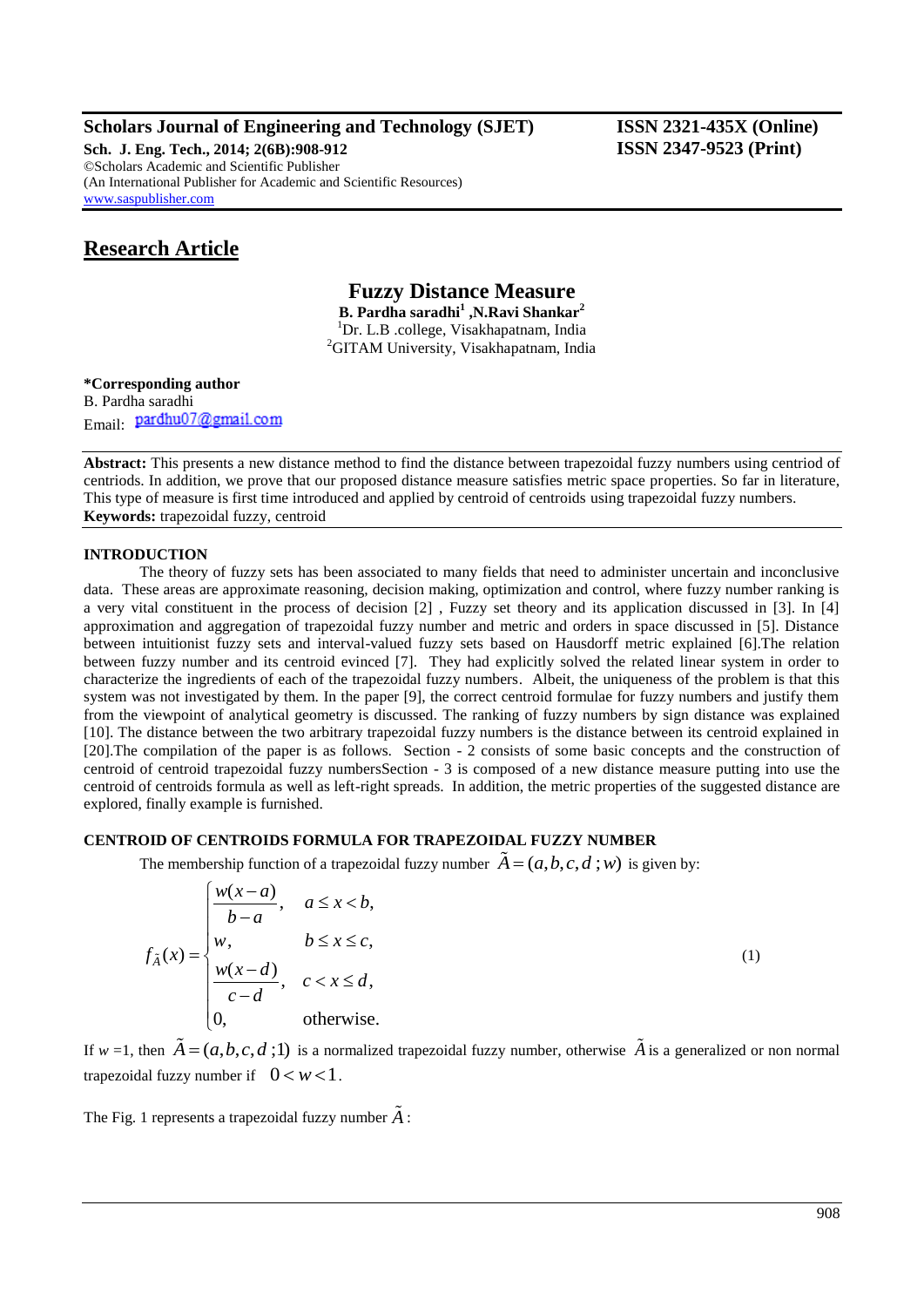

**Fig-1: Trapezoidal fuzzy number**

Let us consider  $\tilde{A}$  to be a given trapezoidal fuzzy number such that  $\tilde{A} = (a_1, a_2, a_3, a_4)$  then the centroid of

centriods point of 
$$
\tilde{A}
$$
 is obtained from the paper [19]  
\n
$$
G_{\tilde{A}} = \left(\frac{a_1 + 2a_2 + 5a_3 + a_4}{9}, \frac{4w}{9}\right) = \left(\varepsilon_{\tilde{A}}, \varepsilon'_{\tilde{A}}\right)
$$
\nwhere  
\n
$$
\varepsilon_{\tilde{A}} = \frac{a_1 + 2a_2 + 5a_3 + a_4}{9} \text{ and } \varepsilon'_{\tilde{A}} = \frac{4w}{9}
$$
\n(2)

Hence, for any triangular fuzzy number with a piecewise linear membership function, its centroid of centroids can be derived by

$$
G'_{\tilde{A}} = \left(\frac{a_1 + 7a_2 + a_4}{9}, \frac{4w}{9}\right) = \left(\varepsilon_{\tilde{A}}, \varepsilon'_{\tilde{A}}\right)
$$
  
where  $\varepsilon_{\tilde{A}} = \frac{a_1 + 7a_2 + a_4}{9}$  and  $\varepsilon'_{\tilde{A}} = \frac{4w}{9}$  (3)

A briefly review about the relation between trapezoidal fuzzy number and its centroid formula is given. Let us consider the left and right spreads,  $(l_{\tilde{A}}, r_{\tilde{A}})$  where  $l_{\tilde{A}} = a_2 - a_1$  and  $r_{\tilde{A}} = a_4 - a_3$  and centroid of centroids point  $\left(cc_{\tilde{A}},c'c'_{\tilde{A}}\right)$ , where

$$
cc_{\tilde{A}} = \frac{a_1 + 2a_2 + 5a_3 + a_4}{9}, c'c'_{\tilde{A}} = \frac{4w}{9}
$$
  
The Fig. 3 represents centroid of centroid trapezoidal fuzzy number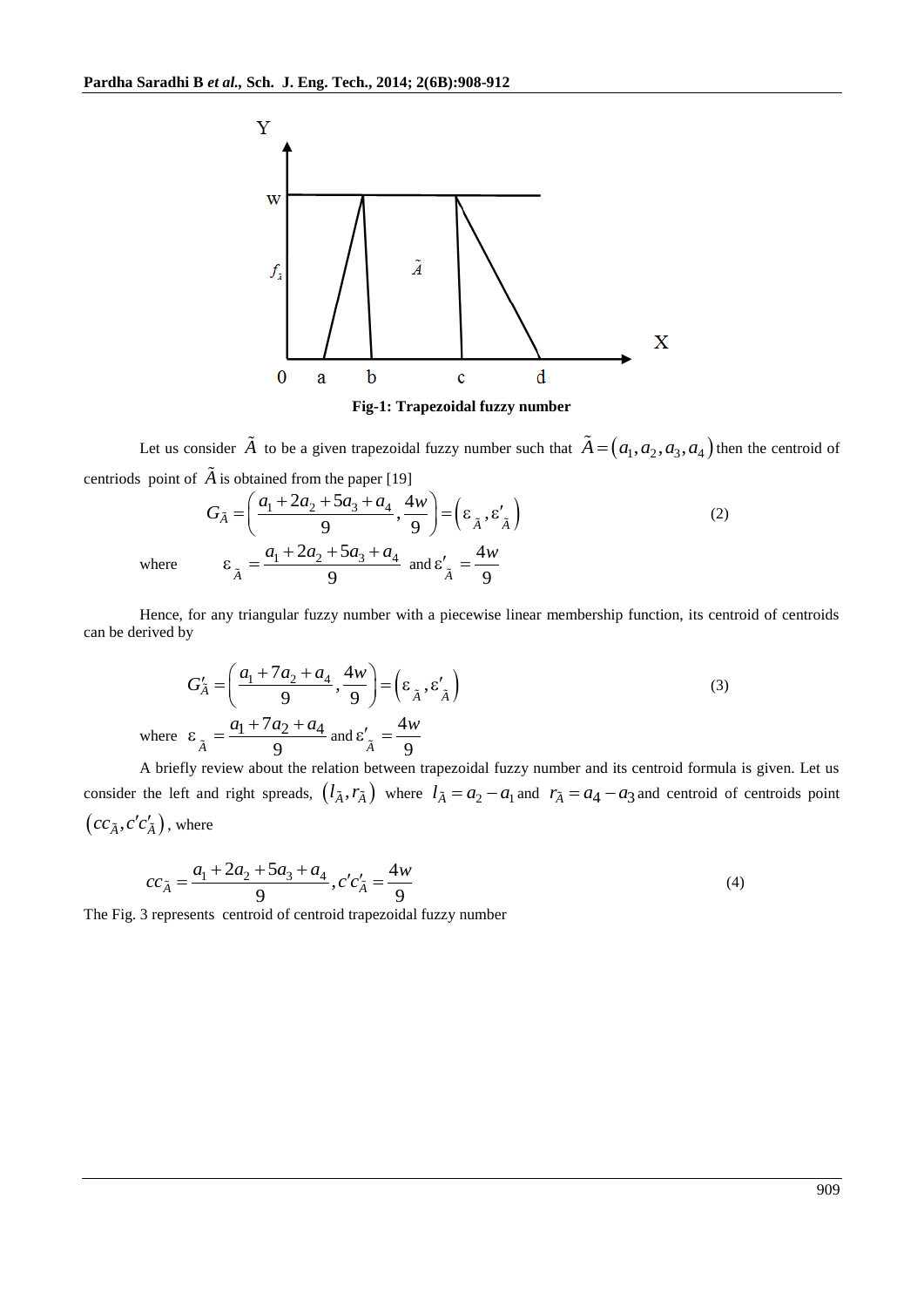

#### **PROPOSED DISTANCE MEASURE FOR TRAPEZOIDAL FUZZY NUMBERS**

In this section, we propose a new distance measure for trapezoidal fuzzy numbers using their centroid of centroids point and left - right spread.

Let us consider trapezoidal fuzzy numbers  $\tilde{A} = (a_1, a_2, a_3, a_4)$  and  $\tilde{B} = (b_1, b_2, b_3, b_4)$  with centroid of centroids points  $(cc_{\tilde{A}}, c'c'_{\tilde{A}})$  and  $(cc_{\tilde{B}}, c'c'_{\tilde{B}})$ , left and right spreads  $(l_{\tilde{A}}, r_{\tilde{A}})$  and  $(l_{\tilde{B}}, r_{\tilde{B}})$ , respectively. The distance measure of Trapezoidal fuzzy Numbers measure of Trapezoidal fuzzy Numbers<br>  $f_d(\tilde{A}, \tilde{B}) = \max \{|cc_{\tilde{A}} - cc_{\tilde{B}}|, |l_{\tilde{A}} - l_{\tilde{B}}|, |r_{\tilde{A}} - r_{\tilde{B}}|\}$  (5)

$$
f_d\left(\tilde{A},\tilde{B}\right) = \max\left\{|cc_{\tilde{A}} - cc_{\tilde{B}}|, |l_{\tilde{A}} - l_{\tilde{B}}|, |r_{\tilde{A}} - r_{\tilde{B}}|\right\}
$$
\n<sup>(5)</sup>

And this  $f_d$  satisfies the metric distance property. The following theorem proved the metric distance.

#### **Theorem:**

The distance measure  $f_d$  under the consideration of the centroid of centroids points  $\left(cc_{\tilde{A}}, c'c'_{\tilde{A}}\right)$  and  $\left(cc_{\tilde{B}}, c'c'_{\tilde{B}}\right)$  of positive fuzzy Numbers and also it's, left and right spreads  $(l_{\tilde{A}}, r_{\tilde{A}})$  and  $(l_{\tilde{B}}, r_{\tilde{B}})$  respectively. Then the following property are yield:

$$
f_d\left(\tilde{A},\tilde{B}\right) \ge 0\,,\tag{6}
$$

$$
f_d\left(\tilde{A}, \tilde{B}\right) = f_d\left(\tilde{B}, \tilde{A}\right),\tag{7}
$$

$$
f_d\left(\tilde{A}, \tilde{B}\right) = 0 \Longrightarrow \tilde{A} = \tilde{B},\tag{8}
$$

$$
f_d(\tilde{A}, \tilde{C}) \le f_d(\tilde{A}, \tilde{B}) + f_d(\tilde{B}, \tilde{C}),
$$
\n
$$
f_d(\tilde{A}, \tilde{C}) \le f_d(\tilde{A}, \tilde{B}) + f_d(\tilde{B}, \tilde{C}),
$$
\n(9)

for all positive fuzzy numbers  $\ddot{A}, \ddot{B}, \ddot{C}$ . **Proof**:

Consider  $\tilde{A} = (a_1, a_2, a_3, a_4)$  and  $\tilde{B} = (b_1, b_2, b_3, b_4)$  are positive fuzzy numbers.

From Eq. 5 ,all the values of  $f_d\left(\tilde{A}, \tilde{B}\right) \ge 0$  are positive so  $f_d\left(\tilde{A}, \tilde{B}\right) \ge 0$ , and  $f_d\left(\tilde{A}, \tilde{B}\right) = f_d\left(\tilde{B}, \tilde{A}\right)$  for the reason that  $|cc_{\tilde{A}} - cc_{\tilde{B}}| = |cc_{\tilde{B}} - cc_{\tilde{A}}|$ ,  $|l_{\tilde{A}} - l_{\tilde{B}}| = |l_{\tilde{B}} - l_{\tilde{A}}|$ ,  $|r_{\tilde{A}} - r_{\tilde{B}}| = |r_{\tilde{B}} - r_{\tilde{A}}|$ . Now for  $a_i \le b_i$ ,  $i = 1, 2, 3, 4$ . and suppose that<br>  $f_d(\tilde{A}, \tilde{B}) = 0 \implies \max\{|cc_{\$ suppose that

$$
f_d(A, B) = 0 \Rightarrow \max \{|cc_{\tilde{A}} - cc_{\tilde{B}}|, |l_{\tilde{A}} - l_{\tilde{B}}|, |r_{\tilde{A}} - r_{\tilde{B}}|\} = 0
$$
  
\n
$$
\Rightarrow |cc_{\tilde{A}} - cc_{\tilde{B}}| = 0, |l_{\tilde{A}} - l_{\tilde{B}}| = 0, |r_{\tilde{A}} - r_{\tilde{B}}| = 0
$$
  
\n
$$
cc_{\tilde{A}} = cc_{\tilde{B}}, l_{\tilde{A}} = l_{\tilde{B}}, r_{\tilde{A}} = r_{\tilde{B}}.
$$
  
\n
$$
l_{\tilde{A}} = l_{\tilde{B}} = a_2 - a_1 = b_2 - b_1 = k; r_{\tilde{A}} = r_{\tilde{B}} = a_4 - a_3 = b_4 - b_3 = t
$$
 (10)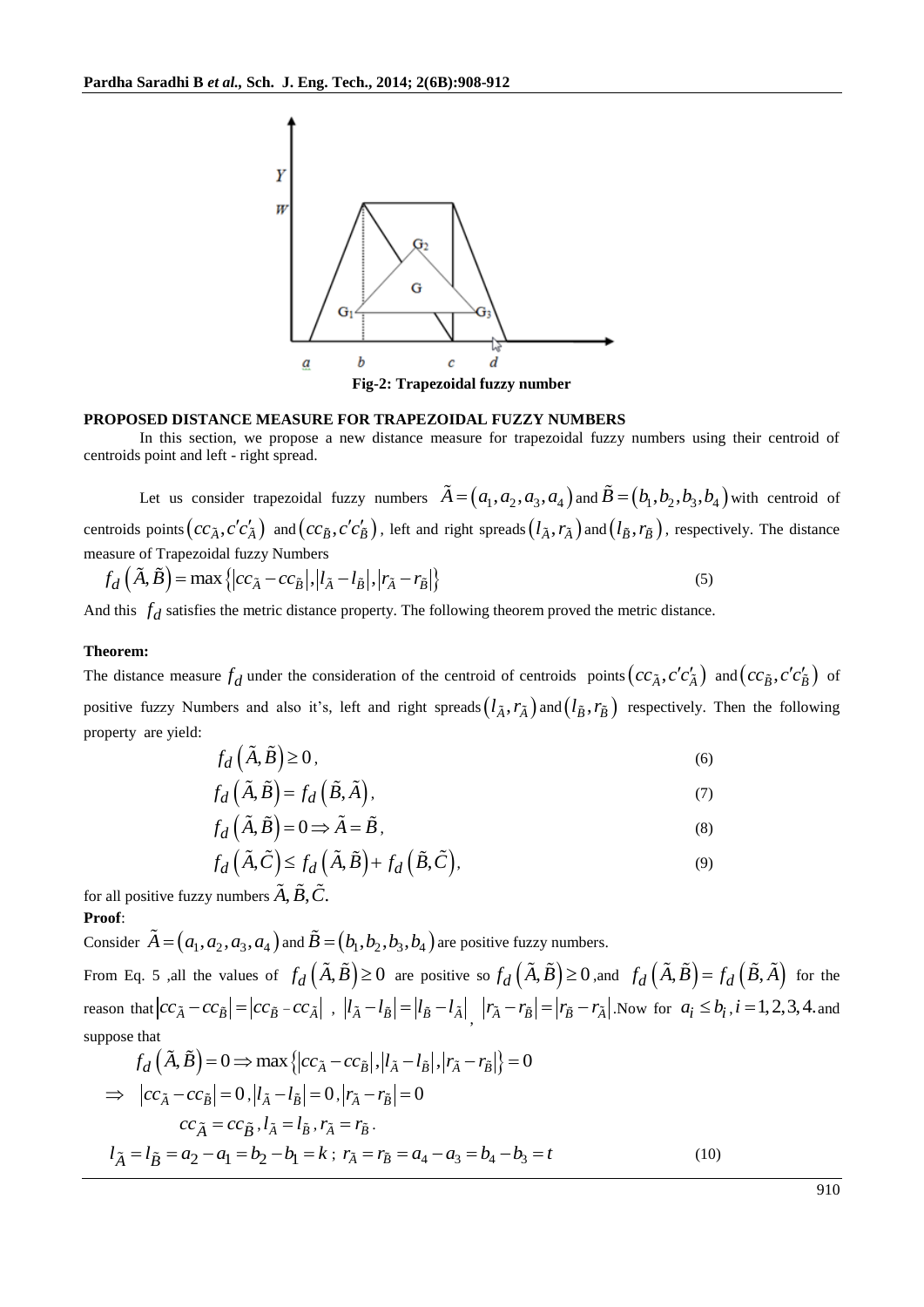From Eq.4, 
$$
cc_{\tilde{A}} = \frac{a_1 + 2a_2 + 5a_3 + a_4}{9}
$$
,  $cc_{\tilde{B}} = \frac{b_1 + 2b_2 + 5b_3 + b_4}{9}$   
\n $\omega_1 = \frac{a_1 + 2a_2 + 5a_3 + a_4}{9}$ ,  $\omega_2 = \frac{b_1 + 2b_2 + 5b_3 + b_4}{9}$  (11)  
\nWhere  $cc_{\tilde{A}} = \omega_1 = \omega_2 = cc_{\tilde{B}}$   
\n $9\omega_1 = a_1 + 2a_2 + 5a_3 + a_4$  and  $9\omega_2 = b_1 + 2b_2 + 5b_3 + b_4$   
\n $a_1 = 9\omega_1 - 2a_2 - 5a_3 - a_4$  and  $b_1 = 9\omega_2 - 2b_2 - 5b_3 - b_4$   
\nFrom Eq. 10,  $a_1 = 9\omega_1 - 2(a_1 + k) - 5a_3 - (a_3 + t)$ ,  $b_1 = 9\omega_2 - 2(b_1 + k) - 5b_3 - (b_3 + t)$   
\n $a_1 = 9\omega_1 - 2a_1 - 2k - 5a_3 - a_3 - t$ ,  $b_1 = 9\omega_2 - 2(b_1 + k) - 5b_3 - (b_3 + t)$   
\n $3a_1 = 9\omega_1 - 2k - 6a_3 - t$ ,  $3b_1 = 9\omega_2 - 2k - 6b_3 - t$   
\n $3a_1 = 9\omega_1 - 2k - t - 6a_3$ ,  $3b_1 = 9\omega_2 - 2k - t - 6b_3$   
\nFrom Eq. 12,  $(b_1 - a_1) + 2(b_3 - a_3) = 0$   
\nWe conclude that  $a_1 = b_1$ ,  $a_2 = b_2$ ,  $a_3 = b_3$ ,  $a_4 = b_4$  and  $\tilde{A} = \tilde{B}$ .  
\nFinally  $f_d(\tilde{A}, \tilde{C}) = \max \{ |cc_{\tilde{A}} - cc_{\tilde{C}}|,$ 

we conclude that 
$$
a_1 - b_1, a_2 - b_2, a_3 - b_3, a_4 - b_4
$$
 and  $A - B$ .  
\nFinally 
$$
f_d(\tilde{A}, \tilde{C}) = \max \{|cc_{\tilde{A}} - cc_{\tilde{C}}|, |l_{\tilde{A}} - l_{\tilde{C}}|, |r_{\tilde{A}} - r_{\tilde{C}}|\}
$$
  
\n
$$
= \max \{|cc_{\tilde{A}} - cc_{\tilde{B}} + cc_{\tilde{B}} - cc_{\tilde{C}}|, |l_{\tilde{A}} - l_{\tilde{B}} + l_{\tilde{B}} - l_{\tilde{C}}|, |r_{\tilde{A}} - r_{\tilde{B}} + r_{\tilde{B}} - r_{\tilde{C}}|\}
$$
  
\n
$$
\leq \max \{(|cc_{\tilde{A}} - cc_{\tilde{B}}| + |cc_{\tilde{B}} - cc_{\tilde{C}}|), (|l_{\tilde{A}} - l_{\tilde{B}}| + |l_{\tilde{B}} - l_{\tilde{C}}|), (|r_{\tilde{A}} - r_{\tilde{B}}| + |r_{\tilde{B}} - r_{\tilde{C}}|)\}
$$
  
\n
$$
\leq \max \{(|cc_{\tilde{A}} - cc_{\tilde{B}}|), (|l_{\tilde{A}} - l_{\tilde{B}}|), (|r_{\tilde{A}} - r_{\tilde{B}}|)\} + \max \{|cc_{\tilde{B}} - cc_{\tilde{C}}| |l_{\tilde{B}} - l_{\tilde{C}}| |r_{\tilde{B}} - r_{\tilde{C}}|\}
$$
  
\n
$$
\leq f_d(\tilde{A}, \tilde{B}) + f_d(\tilde{B}, \tilde{C}) \quad \text{if}
$$

# **Example:**

Consider two Trapezoidal fuzzy Numbers  $\tilde{A}_l = (0.1, 0.2, 0.4, 0.5; 1)$ ,

$$
\tilde{A}_2 = (0.2, 0.5, 0.8, 0.9; 1)
$$

From the Eq. 2 the centroid of centriods point of  $\tilde{A}_1$  and  $\tilde{A}_2$  are

e Eq. 2 the centroid of centroids point of 
$$
\tilde{A}_1
$$
 and  $\tilde{A}_2$  are  
\n
$$
G_{\tilde{A}_1}(\overline{x}_0, \overline{y}_0) = \left(\frac{0.1 + 2(0.2) + 5(0.4) + 0.5}{9}, \frac{4(1)}{9}\right) = (0.3, 0.444)
$$
\n
$$
G_{\tilde{A}_2}(\overline{x}_0, \overline{y}_0) = \left(\frac{0.2 + 2(0.5) + 5(0.8) + 0.9}{9}, \frac{4(1)}{9}\right) = (0.68, 0.444)
$$
\n
$$
G_{\tilde{A}_2}(\overline{x}_0, \overline{y}_0) = \left(\frac{0.2 + 2(0.5) + 5(0.8) + 0.9}{9}, \frac{4(1)}{9}\right) = (0.68, 0.444)
$$

From section 2, the centroid of centriods is

$$
(cc_{\tilde{A}_1}, c'c'_{\tilde{A}_1}) = (0.3, 0.444), (cc_{\tilde{A}_2}, c'c'_{\tilde{A}_2}) = (0.68, 0.444)
$$
  
left and right spreads are  $(l_{\tilde{A}_1}, r_{\tilde{A}_1}) = (0.1, 0.1)$  and  $(l_{\tilde{A}_2}, r_{\tilde{A}_2}) = (0.3, 0.1)$ .

From the Eq.4 ,the distance measure of Trapezoidal fuzzy Numbers is

From the Eq.4, the distance measure of Trapezoidal fuzzy Numbers  
\n
$$
f_d\left(\tilde{A}_1, \tilde{A}_2\right) = \max \left\{ \left| c c_{\tilde{A}_1} - c c_{\tilde{A}_2} \right|, \left| l_{\tilde{A}_1} - l_{\tilde{A}_2} \right|, \left| r_{\tilde{A}_1} - r_{\tilde{A}_2} \right| \right\}
$$
\n
$$
= \max \left\{ \left| 0.3 - 0.68 \right|, \left| 0.1 - 0.3 \right|, \left| 0.1 - 0.1 \right| \right\}
$$
\n
$$
= 0.38
$$

The Fig. 3 represents a trapezoidal fuzzy numbers  $\hat{A}_1$ ,  $\hat{A}_2$ :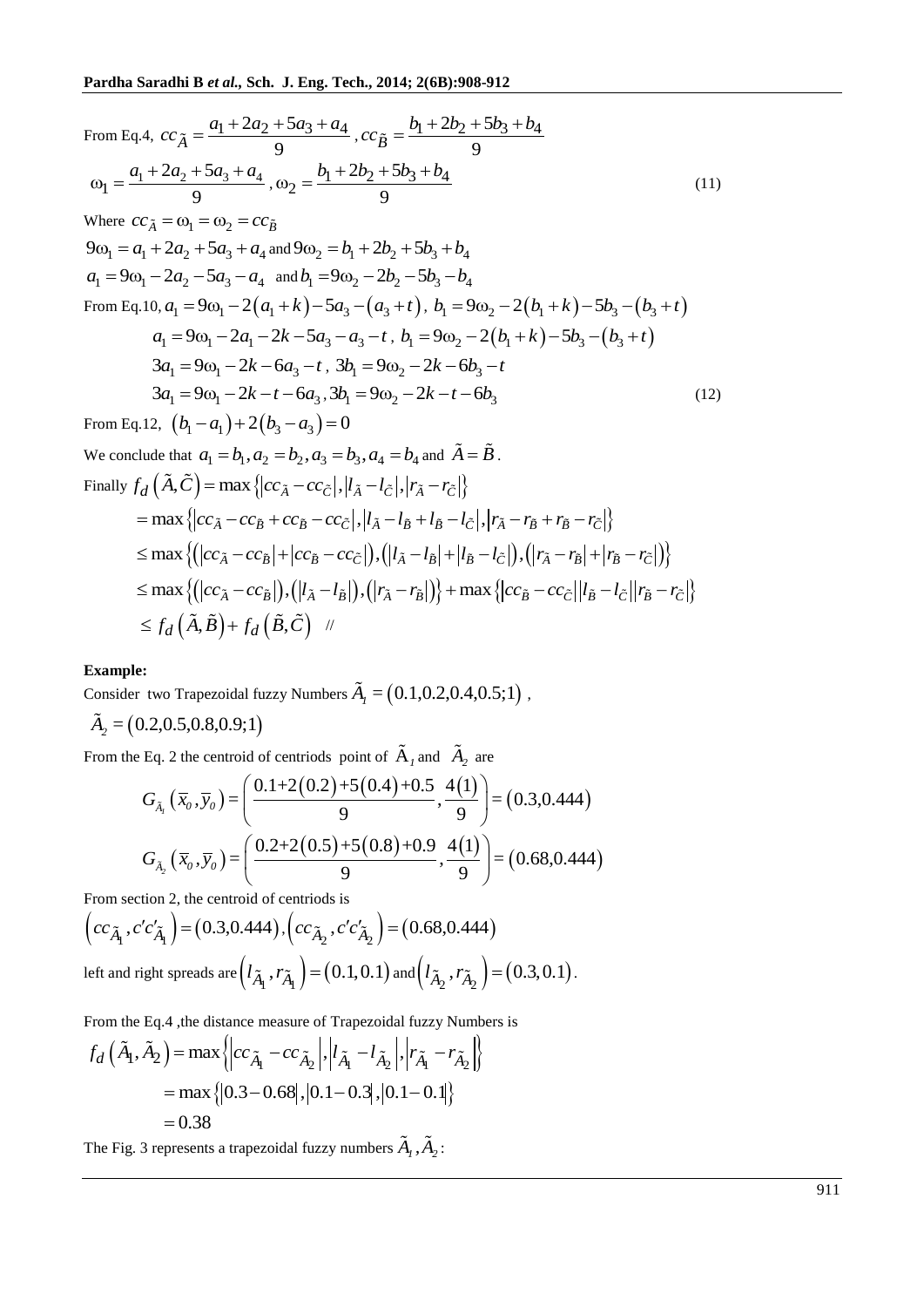

#### **ADVANTAGES**

The centroid of centroids of the two positive trapezoidal fuzzy numbers contains equal second coordinates of the form 4 *w* so the distance formula [20] can be reduced. Moreover it is very comfortable to evaluate the distance

9 measures of Trapezoidal fuzzy Numbers. Further the distance measure is very useful to evaluate the fuzzy critical path

method using Fuzzy Topsis.

#### **CONCLUSION**

A novel distance measure is found for the space of all Trapezoidal fuzzy numbers putting into use the centroid of the centroids point alongside left-right spread of trapezoidal fuzzy numbers. In addition to this, an investigation regarding the metric properties of the suggested distance measure has been conducted. As a matter of fact, it is shown that if the distance between centroid of centroids points of two arbitrary trapezoidal fuzzy numbers and the distance between the left and the right extend to zero, then the two given fuzzy numbers are equal.

#### **REFERENCES**

- 1. Zadeh LA; Fuzzy sets, Information and Computation, 1965; 8:338–353.
- 2. Kaufmann A, Gupta MM; Introduction to Fuzzy Arithmetic:Theory and Application, Van Nostrand Reinhold, NewYork, NY, USA, 1991.
- 3. Zimmermann HJ; Fuzzy sets theory and its applications, Kluwer Academic, Dordrecht, The Netherlands, Second edition,1992.
- 4. Ban A, Coroianu L, Grzegorzewski P; Trapezoidal approximation and aggregation, Fuzzy Sets and Systems, 2011; 177:45–59.
- 5. Grzegorzewski P; Metrics and orders in space of fuzzy numbers, Fuzzy Sets and Systems, 1998; 97(1):83–94.
- 6. Grzegorzewski P; Distances between intuitionistic fuzzy sets and/or interval-valued fuzzy sets based on the Hausdorffmetric, Fuzzy Sets and Systems, 2004; 148(2):319–328.
- 7. Hadi-Vencheh A, Allame M; On the relation between a fuzzy number and its centroid, Computers &Mathematics with Applications, 2010; 59(11): 3578– 3582.
- 8. Friedman M, Ma M, Kandel A; Numerical solutions of fuzzy differential and integral equations, Fuzzy Sets and Systems, 1999; 106(1):35–48.
- 9. Wang YG, Yang JB, Xu DL, Chin KS; On the centroids of fuzzy numbers, Fuzzy Sets and Systems, 2006; 157(7):919–926.
- 10. Abbasbandy S, Asady B; Ranking of fuzzy numbers by sign distance Information Sciences, 2006; 176(16):2405– 2416.
- 11. Abbasbandy S, Hajjari T; A new approach for ranking of trapezoidal fuzzy numbers, Computers & Mathematics with Applications, 2009; 57(3):413–419.
- 12. Asady B, The revised method of ranking LR fuzzy number based on deviation degree, Expert Systems with Applications, 2010; 37(7):5056–5060.
- 13. Asady B, Zendehnam A; Ranking fuzzy numbers by distance minimization, Applied Mathematical Modelling, 2007; 31(11): 2589–2598.
- 14. Salahshour S, Abbasbandy S, Allahviranloo T; Ranking fuzzy numbers using fuzzy maximizing minimizing points, Advances in Intelligent Systems Research, 2011; 1:763–769.